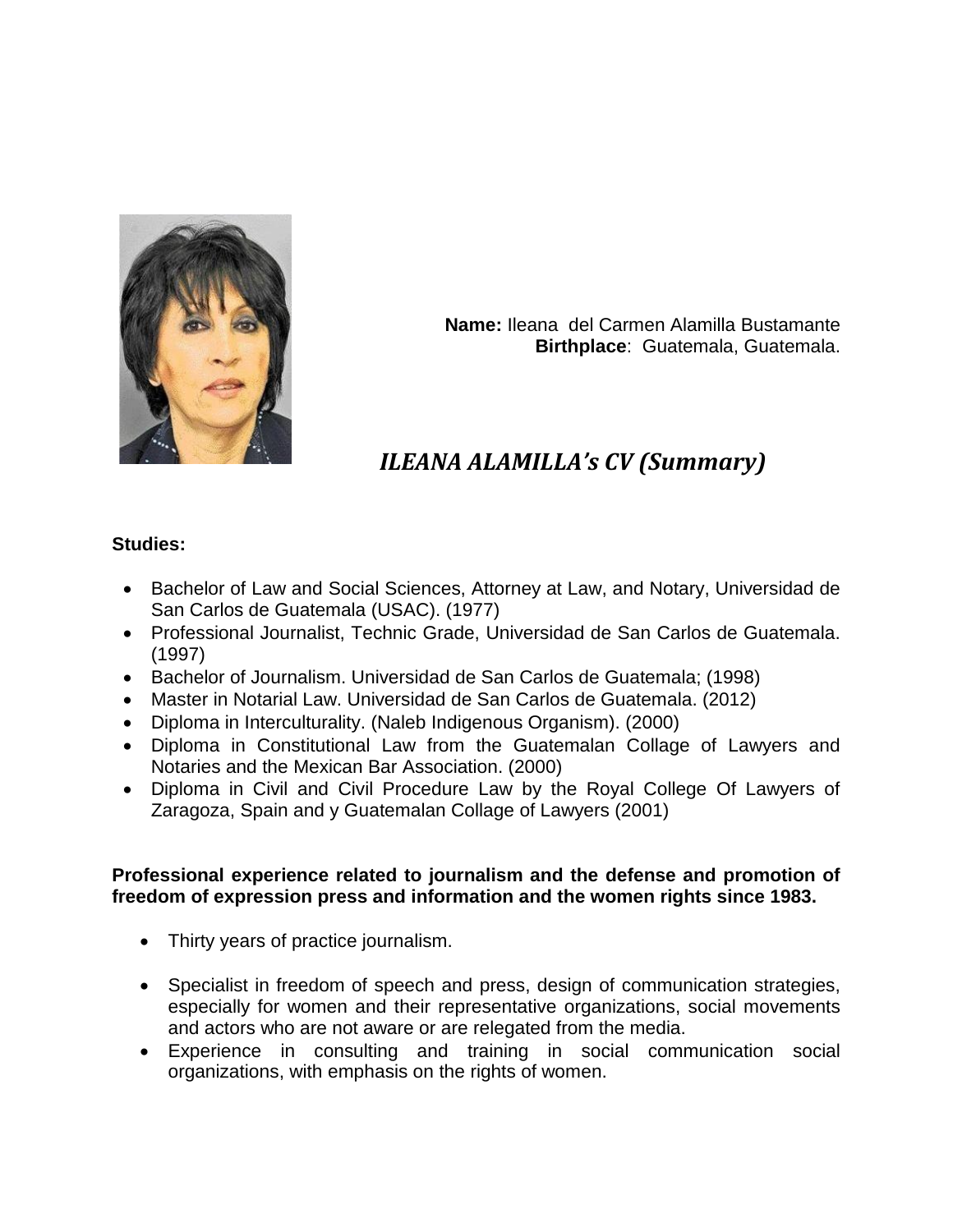- Expertise design monitoring and research in communication and media on gender issues.
- Consultant in Communication (gender, human rights, press) of:
	- $\checkmark$  United Nation Population Found, from 2006 to the date, specially on women issues.
	- Office of the High Commissioner for Human Rights (**OHCHR)**on issues of freedom of expression, press, access to public information and protection of journalists (2009).
	- $\checkmark$  Program to Combat Exclusion, Presidential Commission on Human Rights, (**COPREDEH**). 2006.
	- $\checkmark$  Center for Justice and International Law (CEJIL), from 2000 to2013.
	- $\checkmark$  Inter-American Development Bank
	- International Institute for Democracy and Electoral Assistance (I**DEA**). (2011) tema de género.
	- Consultant in Guatemala of **CIMAC** gender news agency of México.
	- $\checkmark$  External Consultant for the Association of Investigation and Social Studies (**ASIES**) on civil law, women rights and economy.
	- $\checkmark$  External Consultant of ASIES on Realities and Perspectives of Women in Informal Economy. (2013)
- International media correspondent, among them:
	- $\checkmark$  Radio Educación (México),
	- $\checkmark$  Revista Siempre (México),
	- $\checkmark$  Diario Colatino (El Salvador),
	- $\checkmark$  Agencia Latinoamericana de Información (Ecuador).
- Eventual colaborator in various media and international radios.
- Advises national and international organizations on issues of alternative press.
- Executive Director of CERIGUA from 1983 to the date.
- Reference in Guatemala, on the subject of legislation, of the World Association of Community Radio, AMARC.( 2000, 2001 and 2002).
- Founder and member of the First Permanent Forum for Democratization of Communication in Guatemala and the Strengthening of Civilian Power(1997,1998).
- Member of the Forum of Journalists that gave to the Commission for Historical Clarifications (**CEH) of** Guatemala the list of missing journalists, killed, kidnapped or extra judicially executed with the application for the investigation of their cases.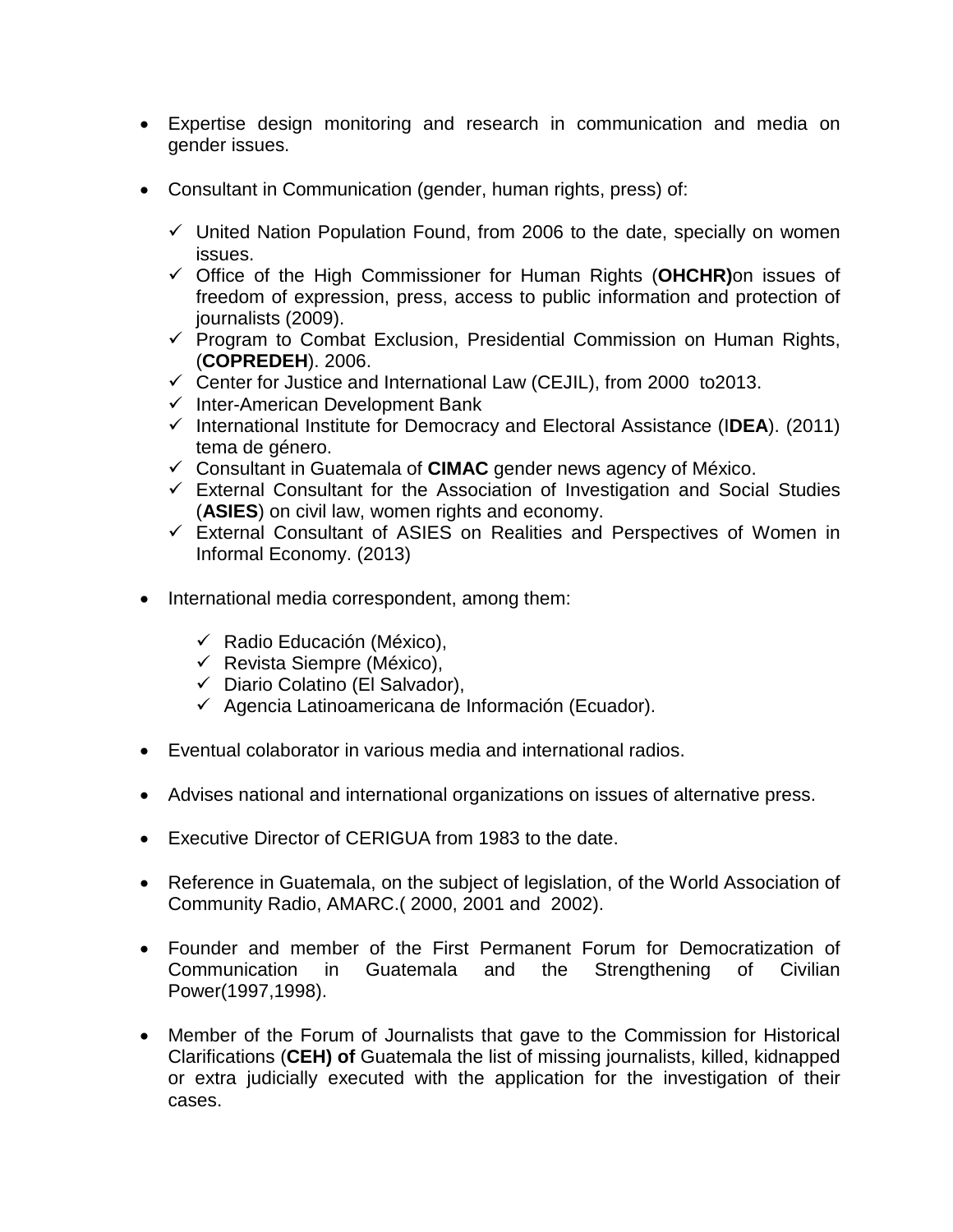- Member of the Gender Group of the IFEX, the international network defending and promoting free expression.
- Member of the Latin American and the Caribbean Aliance IFEX-ALC
- Member of "Más Mujeres Mejor Política", in Guatemala..
- Referent in Guatemala of the Latin American Feminist Forum
- Founder and Coordinator of the Network of Departmental Journalist of CERIGUA (2007)
- Founder and Coordinator of the Journalist Observatory of CERIGUA (from July 2004 to the date)
- Ex President of the Association of Journalists of Guatemala, **APG** (2005-2006). The third women president in more of 66 years of existence.
- Promoter of the first Academic Network on Defense of the Freedom of Expression in Guatemala (2005)
- President of the Freedom of Press Commission of the APG, during various periods currently on charge.
- Member of the educational body of the Netherlands Institute for Multiparty Democracy (NIMD) from 2011 to the date.
- Member of the Board of the Center for the Defense of the Constitution **CEDECON** (2010-2013).

### **Publications on Journalism**:

- $\checkmark$  Manual of inclusive language(2010).
- $\checkmark$  Manual: Urgent Messages seeking equity for election coverage gendered. (Julio 2011).
- Tools to Protect Journalists and Social Communicators, Pocket Version (2012).
- $\checkmark$  Handbook for Journalists and Social Communicators (2012).
- $\checkmark$  Manual of Protective Mechanisms for journalists (2009).

### **Participation in forums directly related to freedom of speech and press:**